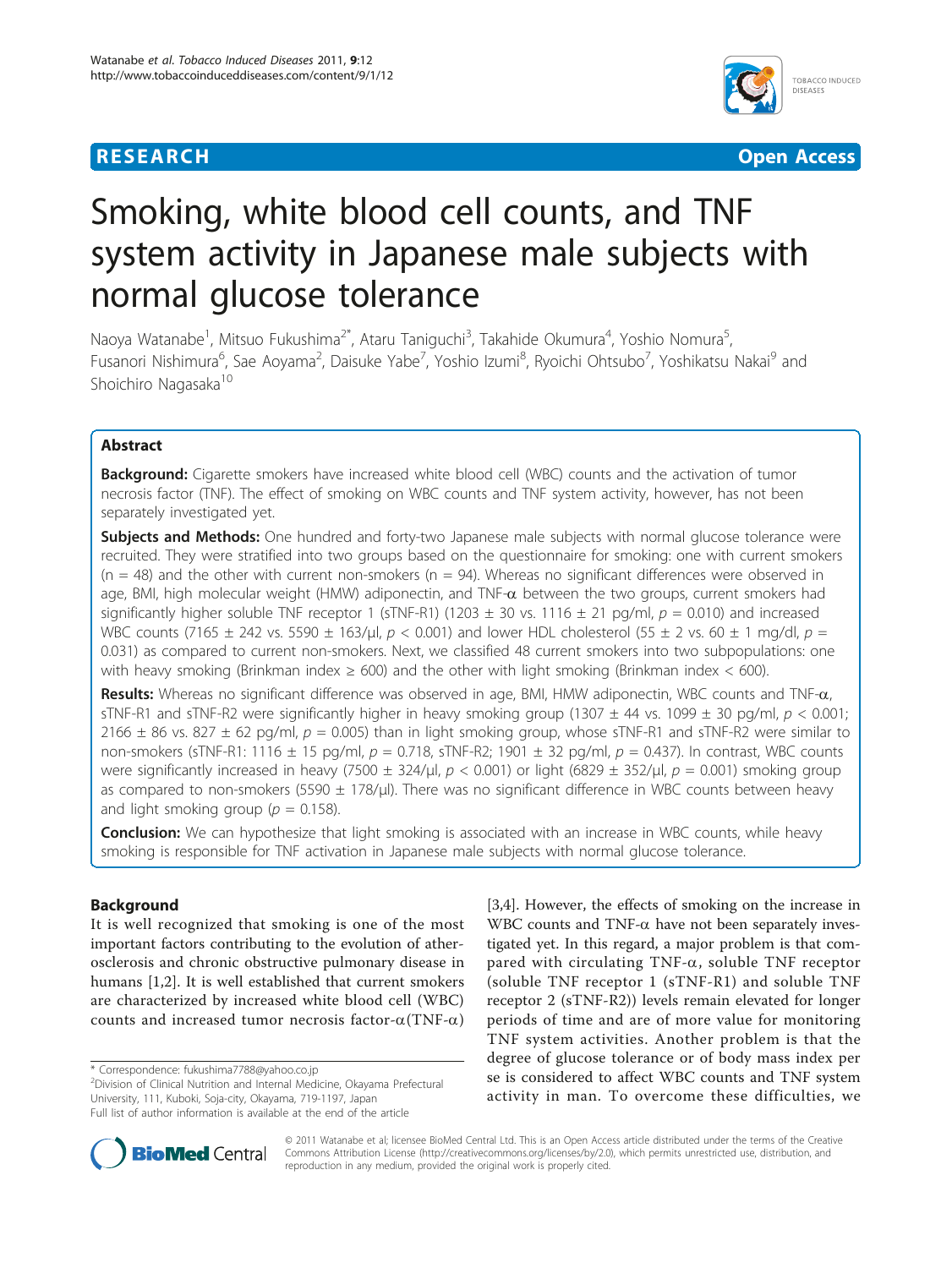recruited the subjects with normal glucose tolerance whose BMI is less than 29.0 kg/ $m<sup>2</sup>$  and measured soluble TNF receptors along with TNF- $\alpha$ .

## Subjects and Methods

## Participants and Setting

A total of 142 Japanese male subjects with normal glucose tolerance who visited Yodogawa Christian Hospital for the medical checkup were enrolled for the present study after the ethics committee of Yodogawa Christian Hospital approved the protocol and informed written consents were obtained from every participant. Body mass index in these subjects was  $23.2 \pm 0.2$  kg/m<sup>2</sup> (mean ± SEM). Exclusion criteria were cancer, ischemic heart disease, cerebral stroke, renal disease, hepatic disease, asthma, or any inflammatory disease such as rheumatoid arthritis or inflammatory bowel disease. Six (4%) of the 142 subjects were treated with antihypertensive medications. Twelve (8%) of the 142 subjects were treated with lipid lowering agents. No subjects have received any medications known to alter glucose tolerance. Before the study, they did not use anti-inflammatory medication. All subjects had ingested at least 150 g of carbohydrate for the 3 consecutive days preceding the study. They did not consume alcohol or perform heavy exercise for at least one week before the study.

## Definitions of Active Smoking

Smokers and non-smokers were determined based on the questionnaire for smoking. Smokers were further classified into two subgroups based on the value of Brinkman index; one with heavy smoking (Brinkman index  $≥$  600) and the other with light smoking (Brinkman index < 600). Brinkman index was calculated as the product of the number of tobacco smoked and inhaled year [[5\]](#page-5-0). Miyatake et al. [\[6](#page-5-0)] recently demonstrated that the subjects with a Brinkman index  $\geq 600$  are at increased risk for metabolic syndrome as compared to those with a Brinkman index less than 600 in Japanese men.

## Blood Analysis

Blood was drawn from the antecubital vein in the morning after a 12-hour fast. Plasma glucose, triglyceride, total cholesterol, HDL cholesterol, LDL cholesterol, white blood cell counts, serum creatinine, and hemoglobin A1c were measured. Hemoglobin A1c (HbA1c) was shown in NGSP values as recommended by the Japan Diabetes Society [[7,8](#page-5-0)]. Along with TNF- $\alpha$ , soluble TNF receptors (sTNF-R1, sTNF-R2) were measured in the present study. Serum TNF- $\alpha$  concentrations were measured by enzyme immunoassay kit (Quantikine HS Human TNF-a immunoassay kit, R&D systems. Inc, Minneapolis, MN, USA) and serum concentrations of sTNF-R1 and sTNF-R2 were measured by enzymelinked immunosorbent assay (ELISA) (BIOTRAK, Amersham Life Sciences, Uppsala, Sweden), as described pre-viously [[9](#page-5-0)-[12](#page-5-0)]. The limits of sensitivity for TNF- $\alpha$ , sTNF-R1 and sTNF-R2 were 0.5 pg/ml, 25 pg/ml and 50 pg/ml, respectively. The intra-assay and interassay coefficients of variation were less than 8% for TNF- $\alpha$ , sTNF-R1 and sTNF-R2. Insulin and high molecular weight adiponectin (HMW adiponectin) were measured as described previously [[11,13\]](#page-5-0). Samples for TNF, insulin, and HMW adiponectin were prepared, frozen, and stored at -70°C until the assay. The estimate of insulin resistance by HOMA (HOMA-IR) was calculated with the formula: fasting serum insulin  $(\mu U/ml) \times$  fasting glucose (mmol/l)/22.5 [[14](#page-5-0)]. We previously demonstrated that HOMA-IR is strongly correlated with minimal model derived insulin sensitivity in Japanese subjects with varying degrees of glucose tolerance [[15\]](#page-5-0). Body fat percentage was measured using bioelectrical impedence method.

## Statistical Analysis

Data were presented as means ± SEM. Statistical analyses were conducted using the StatView 5 system (Statview, Berkeley, CA). The differences between smokers and non-smokers were analyzed by Student's t-test. When more than two groups were compared, the significance of differences between any two groups was determined using Bonferroni's multiple range test.  $p < 0.05$ was considered significant.

## Results

Table [1](#page-2-0) shows the clinical profiles in the subjects studied. They were all Japanese males with normal glucose tolerance. They were divided into two groups based on the questionnaire for smoking; one with current smokers ( $n = 48$ ) and the other with current non-smokers  $(n = 94)$ . There was no significant difference in age  $(51.5 \pm 1.2 \text{ vs } 52.5 \pm 1.0 \text{ yr}, p = 0.286)$ , BMI  $(23.1 \pm 0.4$ vs 23.2  $\pm$  0.2 kg/m<sup>2</sup>, p = 0.389), waist circumference  $(84.5 \pm 1.0 \text{ vs } 83.8 \pm 0.7 \text{ cm}, p = 0.286)$ , body fat percentage  $(21.2 \pm 0.7 \text{ vs } 20.6 \pm 0.4\%, p = 0.217)$ , systolic (119  $\pm$  2 vs 122  $\pm$  1 mmHg,  $p = 0.077$ ) and diastolic (75  $\pm$  1 vs 75  $\pm$  1 mmHg,  $p = 0.481$ ) blood pressure, fasting glucose (95 ± 1 vs 95 ± 1 mmHg,  $p = 0.473$ ), HbA1c  $(5.12 \pm 0.04 \text{ vs } 5.15 \pm 0.03\%, p = 0.250)$ , fasting insulin  $(3.8 \pm 0.3 \text{ vs } 3.9 \pm 0.2 \text{ }\mu\text{U/ml}, p = 0.408)$ , HOMA-IR  $(0.88 \pm 0.08 \text{ vs } 0.90 \pm 0.05, p = 0.403)$ , total cholesterol (199  $\pm$  5 vs 204  $\pm$  3 mg/dl,  $p = 0.190$ ), triglyceride (130  $\pm$  11 vs 121  $\pm$  4 mg/dl,  $p = 0.328$ ), and LDL cholesterol (116 ± 5 vs 117 ± 3 mg/dl,  $p = 0.437$ ) between the two groups. Although 2 hour glucose concentration after 75 g oral glucose load was similar between smokers and non-smokers  $(115 \pm 2 \text{ vs } 112 \pm 2 \text{ mg/dl}, p = 0.158)$ ,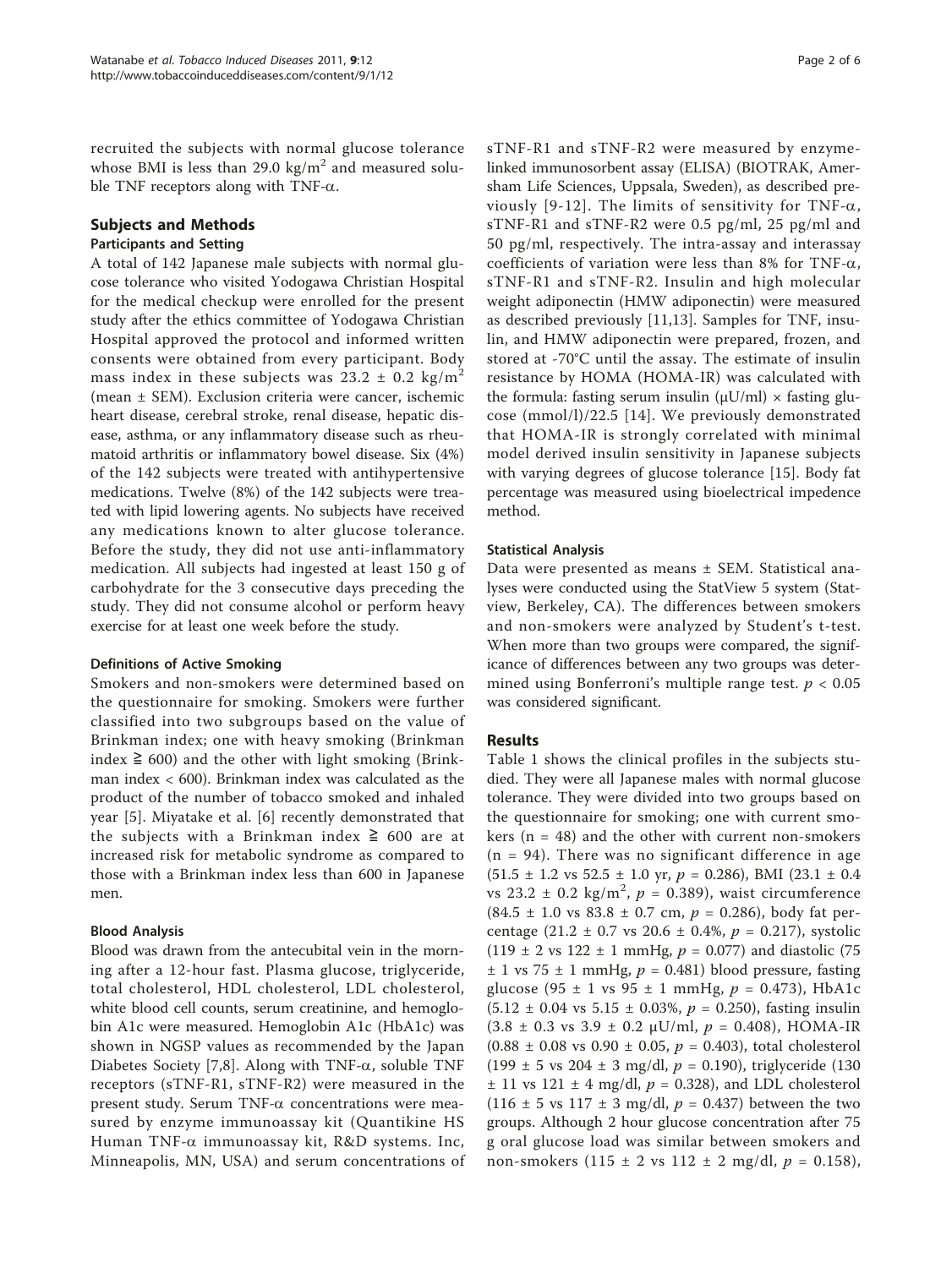<span id="page-2-0"></span>Table 1 Clinical characteristics of the 142 male subjects studied.

| age (yr)                             | $52.1 \pm 0.8$  |
|--------------------------------------|-----------------|
| body mass index (kg/m <sup>2</sup> ) | $23.2 \pm 0.2$  |
| waist circumference (cm)             | $84.0 \pm 0.6$  |
| body fat percentage (%)              | $20.8 + 0.4$    |
| systolic blood pressure (mmHg)       | $121 \pm 1$     |
| diastolic blood pressure (mmHg)      | $75 \pm 1$      |
| fasting glucose (mg/dl)              | $95 \pm 1$      |
| 2 hr glucose after OGTT (mg/dl)      | $113 \pm 5$     |
| HbA1c (%)                            | $5.14 \pm 0.02$ |
| total cholesterol (mg/dl)            | $202 \pm 3$     |
| triglyceride (mg/dl)                 | $124 \pm 10$    |
| HDL cholesterol (mg/dl)              | $59 + 1$        |
| LDL cholesterol (mg/dl)              | $117 \pm 3$     |
| serum creatinine (mg/dl)             | $0.80 \pm 0.01$ |
| insulin (µU/ml)                      | $3.82 \pm 0.18$ |
| <b>HOMA-IR</b>                       | $0.90 + 0.18$   |
| TNF- $\alpha$ (pg/ml)                | $1.53 \pm 0.08$ |
| sTNF-R1 (pg/ml)                      | $1145 \pm 180$  |
| sTNF-R2 (pg/ml)                      | $1933 \pm 356$  |
| HMW adiponectin (µg/ml)              | $5.5 \pm 0.3$   |
| $WBC$ (/ $\mu$ I)                    | $6123 + 151$    |
|                                      |                 |

Values represent mean ± SEM.

HDL cholesterol was significantly lower in smokers than in non-smokers  $(55 \pm 2 \text{ vs } 60 \pm 1 \text{ mg/dl}, p = 0.031)$ . Whereas TNF- $\alpha(1.64 \pm 0.15 \text{ vs } 1.47 \pm 0.09 \text{ pg/ml}, p =$ 0.161) and sTNF-R2(1997  $\pm$  58 vs 1901  $\pm$  45 pg/ml, p = 0.102) were not significantly different between the two groups, sTNF-R1 (1203  $\pm$  30 vs 1116  $\pm$  22 pg/ml,  $p =$ 0.010) and WBC counts (7165  $\pm$  242 vs 5590  $\pm$  168/ $\mu$ l,  $p < 0.001$ ) were significantly higher in smokers than in non-smokers. No significant difference was observed in HMW adiponectin (5.6 ± 0.6 vs 5.4 ± 0.4 μg/ml,  $p =$ 0.358) between the two groups.

Our present study showed that there was a wide variation in Brinkman index in 48 current smokers (range, 100 to 1840). We therefore classified 48 current smokers into two groups based on the value of Brinkman index: one with heavy smoking (Brinkman index  $≥$  600) and the other with light smoking (Brinkman index  $< 600$ ) (Table [2\)](#page-3-0).

The subpopulations did not differ with respect to age, BMI, waist circumference, body fat percentage, systolic and diastolic blood pressure, fasting glucose, HbA1c, serum creatinine, lipid profile, HOMA-IR, and HMW adiponectin. Whereas no significant difference was observed in WBC counts and TNF- $\alpha$ , sTNF-R1 and sTNF-R2 were significantly higher in heavy smoking group than in light smoking group, whose sTNF-R1 and sTNF-R2 were similar to those of non-smokers. In contrast, WBC counts were significantly higher in heavy or light smoking group as compared to non-smokers. There was, however, no significant difference in WBC counts between the two smoking groups.

Finally, we compared WBC counts and TNF system activities taking into account the inhaled year and the number of tobacco smoked. Inhaled year did not significantly affect WBC counts or TNF system activities in smokers (data not shown). In contrast, the number of tobacco smoked differently affected WBC and TNF in smokers (Table [3\)](#page-4-0). Irrespective of the number of tobacco smoked, WBC counts were significantly higher in smokers as compared to non-smokers. However, no significant difference was observed in WBC counts between smokers who smoked < 20 cigarettes per day and those who smoked  $\geq 20$  cigarettes per day. On the other hand, TNF system activities (sTNF-R1, sTNF-R2) were not statistically significant between non-smokers and current smokers who smoked < 20 cigarettes per day, but they were significantly higher in current smokers who smoked  $≥$  20 cigarettes per day as compared to those who smoked < 20 cigarettes per day or to nonsmokers.

#### **Discussion**

In the present study, we confirmed that not only white blood cell (WBC) counts but also tumor necrosis factor (TNF) system activities are increased in current smokers when compared with current non-smokers. However, smoking affected differently on WBC counts and TNF system activities. Light smoking was associated with WBC counts, while heavy smoking was associated with TNF system activities.

As an index of active smoking, we used Brinckman index in the current study. Brinkman index is calculated as the product of the number of tobacco smoked and the inhaled year. Thus, it is not clear whether which of the two variables is responsible for the increase in WBC counts or the activation in TNF system in smokers. We therefore compared WBC counts and TNF system activities taking into account the inhaled year and the number of tobacco smoked. Inhaled year did not significantly affect WBC counts or TNF system activities in smokers. In contrast, the number of tobacco smoked differently affected WBC and TNF system in smokers (Table [3](#page-4-0)). Thus, the number of tobacco smoked per se seems to be independently responsible for the increase in WBC counts and TNF activation in our current smokers.

The reason why heavy smoking is associated with TNF system activity is not known, but it may suggest that the smoke-induced activation of TNF system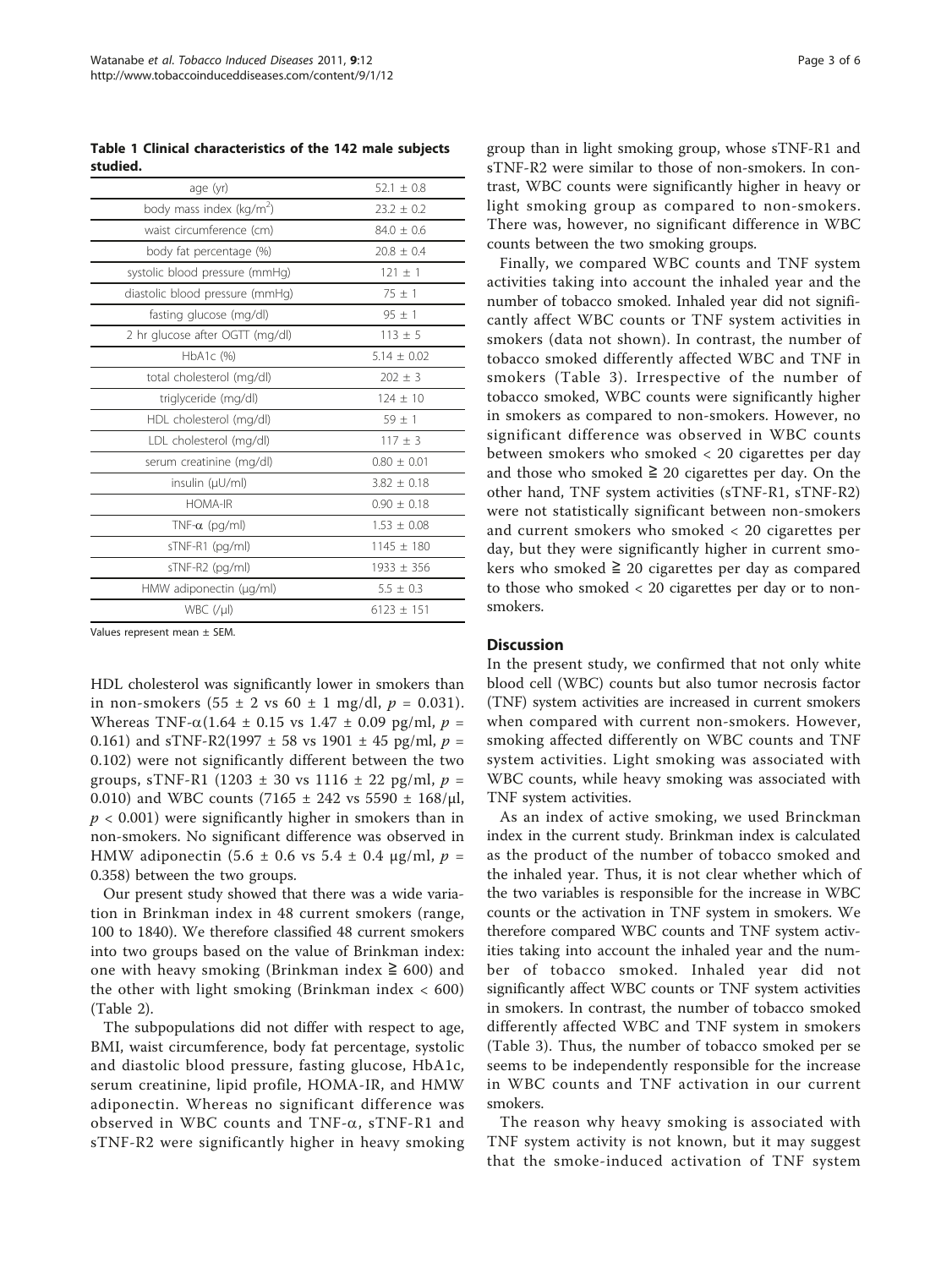#### <span id="page-3-0"></span>Table 2 Clinical characteristics in non-smokers and smokers.

|                                     |                 | light smoking               | heavy smoking             |
|-------------------------------------|-----------------|-----------------------------|---------------------------|
| number of subjects                  | 94              | 24                          | 24                        |
| Brinkman index                      | $\Omega$        | $385 \pm 27^{\text{A}}$     | 914 $\pm 59^{AB}$         |
| number of tobacco smoked per day    | $\circ$         | $15.2 \pm 0.9$ <sup>A</sup> | $28.3 \pm 1.4^{AB}$       |
| inhaled year (yr)                   | $\Omega$        | $25.8 \pm 1.4^{\text{A}}$   | $32.6 \pm 1.4^{AB}$       |
| age (yr)                            | $52.5 \pm 1.0$  | $49.3 \pm 1.7$              | $53.8 \pm 1.5$            |
| body mass index ( $\text{kg/m}^2$ ) | $23.2 \pm 0.2$  | $22.8 \pm 0.6$              | $23.3 \pm 0.5$            |
| body fat percentage (%)             | $20.6 \pm 0.4$  | $20.8 \pm 1.0$              | $21.6 \pm 1.0$            |
| waist circumference (cm)            | $83.8 \pm 0.7$  | $84.1 \pm 1.4$              | $84.9 \pm 1.5$            |
| systolic blood pressure (mmHg)      | $122 \pm 1$     | $120 \pm 3$                 | $117 \pm 2$               |
| diastolic blood pressure (mmHg)     | $75 \pm 1$      | $76 \pm 2$                  | $74 \pm 2$                |
| fasting glucose (mg/dl)             | $95 \pm 1$      | $97 \pm 1$                  | $92 \pm 1$                |
| 2 hr glucose after OGTT (mg/dl)     | $112 \pm 2$     | $115 \pm 4$                 | $116 \pm 3$               |
| HbA1c (%)                           | $5.15 \pm 0.03$ | $5.10 \pm 0.05$             | $5.14 \pm 0.06$           |
| total cholesterol (mg/dl)           | $204 \pm 3$     | $193 \pm 7$                 | $205 \pm 7$               |
| triglyceride (mg/dl)                | $121 \pm 14$    | $138 \pm 18$                | $123 \pm 13$              |
| HDL cholesterol (mg/dl)             | $60 \pm 1$      | $57 \pm 3$                  | $54 \pm 3$                |
| LDL cholesterol (mg/dl)             | $117 \pm 3$     | $109 \pm 7$                 | $124 \pm 7$               |
| serum creatinine (mg/dl)            | $0.81 \pm 0.01$ | $0.81 \pm 0.01$             | $0.79 \pm 0.02$           |
| insulin (µU/ml)                     | $3.8 \pm 0.2$   | $3.5 \pm 0.4$               | $4.1 \pm 0.6$             |
| <b>HOMA-IR</b>                      | $0.90 \pm 0.05$ | $0.83 \pm 0.09$             | $0.93 \pm 0.13$           |
| TNF-a (pg/ml)                       | $1.47 \pm 0.09$ | $1.82 \pm 0.28$             | $1.46 \pm 0.11$           |
| sTNF-R1 (pg/ml)                     | $1116 \pm 21$   | $1099 \pm 30$               | $1307 \pm 44^{AB}$        |
| sTNF-R2 (pg/ml)                     | $1901 \pm 44$   | $1827 \pm 62$               | $2166 \pm 86^{AB}$        |
| HMW adiponectin (µg/ml)             | $10.7 \pm 0.8$  | $11.4 \pm 1.7$              | $11.1 \pm 1.5$            |
| leptin (ng/ml)                      | $25.6 \pm 1.4$  | $23.2 \pm 2.0$              | $24.5 \pm 2.4$            |
| $WBC$ (/ $\mu$ l)                   | $5590 \pm 163$  | $6829 \pm 352^{\text{A}}$   | $7500 \pm 324^{\text{A}}$ |

(light smoking & heavy smoking) Values represent mean ± SEM.

 $A$ :  $p$ < 0.01 (vs. non-smokers)  $B$ :  $p$ < 0.01 (vs. light smoking)

usually requires a significant amount of smoke exposure. This idea is supported from the observation shown by Zoppini et al. [\[16](#page-5-0)] that a marked increase of TNF- $\alpha$  system activation was observed with an increase in the number of cigarettes smoked.

Of particular note in the present study is that these findings were obtained after taking into account some variables including BMI, waist circumference, body fat percentage, blood glucose, HbA1c, and HMW adiponectin which are considered to affect TNF system activities and/or WBC counts [[17,18\]](#page-5-0). It may be argued that smoking is associated with visceral fat accumulation. It seems, however, unlikely since Komiya et al. [\[19](#page-5-0)] did not fail to draw a conclusion that smoking is a strong and an independent risk factor for inducing excessive accumulation of visceral fat to a greater extent than sedentary life style or heavy alcohol consumption in Japanese men.

The mechanisms by which smokers have an increase in sTNF-R1 are not known at present. The possible

explanation is that smoking exerts an inflammatory stimulus on macrophage which causes the release of TNF- $\alpha$ . One of the major organs contributing to the production of TNF may be the pulmonary alveolar cells. Another organ might be periodontal tissue. It is reported that TNF- $\alpha$  content of the gingival crevicular fluid from smokers is reported to be significantly increased as compared with non-smokers [[20\]](#page-5-0). Whereas we did not check the status of periodontal disease in the subjects studied, we previously demonstrated that sTNF-R1 serum levels were independently associated with the severity of periodontal disease in Japanese subjects [\[21](#page-5-0)]. In addition, our team previously reported that the therapy of periodontal disease leads to the reduction in TNF- $\alpha$  in Japanese subjects [[22\]](#page-5-0).

It may be argued that adipose tissue might be another organ responsible for the increased TNF system activity in smokers. It seems, however, unlikely, since mean BMI in our subjects was  $23.2 \text{ kg/m}^2$ . In vitro study shown by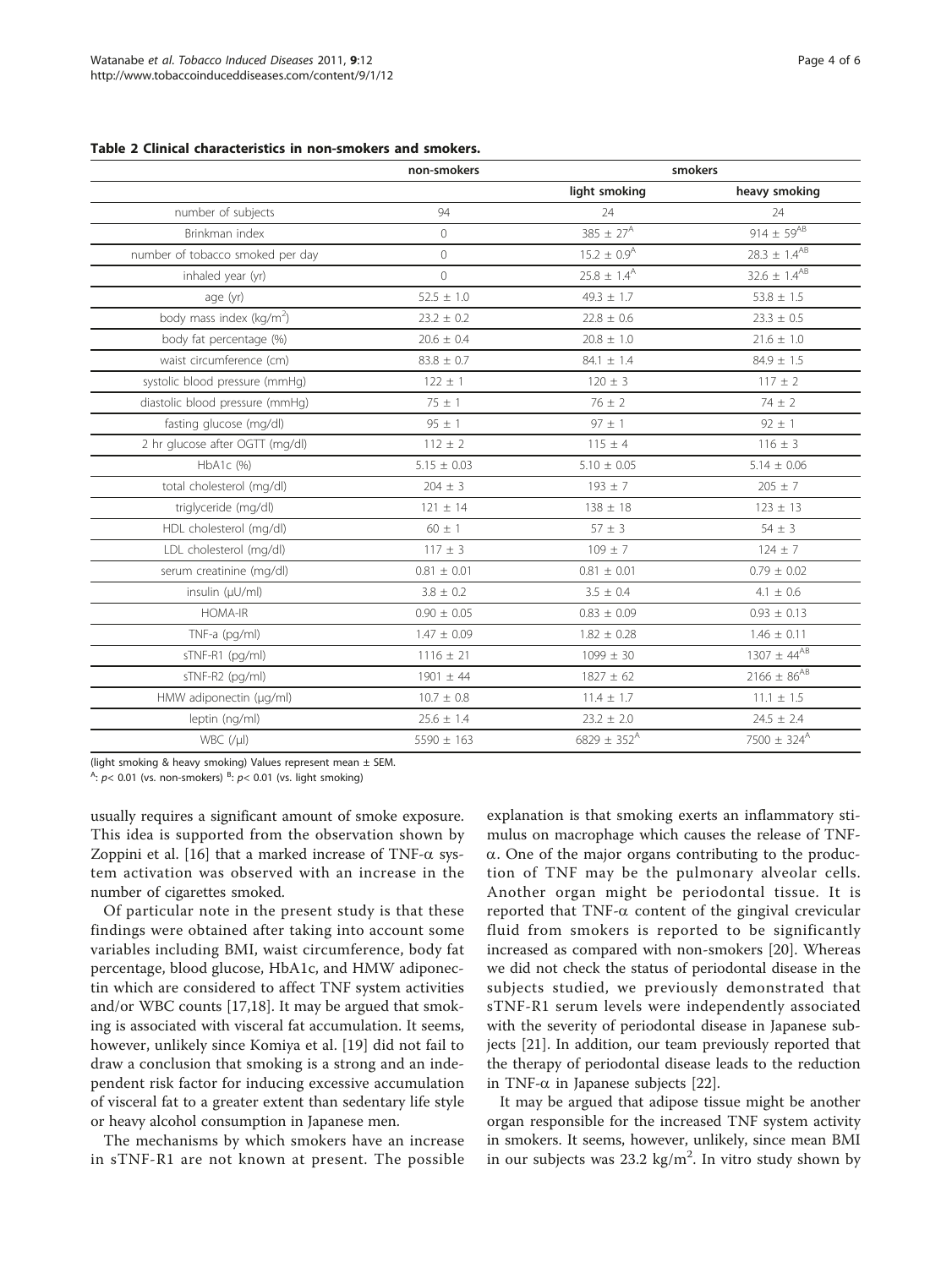<span id="page-4-0"></span>Table 3 Clinical characteristics in non-smokers and smokers

|                                     | non-<br>smokers | smokers                     |                           |
|-------------------------------------|-----------------|-----------------------------|---------------------------|
|                                     |                 | light<br>smoking            | heavy<br>smoking          |
| number of subjects                  | 94              | 74                          | 24                        |
| number of cigarettes a day          | 0               | $12.3 \pm 0.8$ <sup>A</sup> | $26.1 \pm 1.2^{AB}$       |
| inhaled year (yr)                   | 0               | $27.8 \pm 2.0^{\text{A}}$   | $29.8 \pm 1.3^{\text{A}}$ |
| Brinkman index                      | $\Omega$        | $348 \pm 37^{A}$            | 786 $\pm 59^{AB}$         |
| age (yr)                            | $52.5 \pm 1.0$  | $52.5 \pm 1.9$              | $51.1 \pm 1.5$            |
| body mass index ( $\text{kg/m}^2$ ) | $23.2 \pm 0.2$  | $22.2 \pm 0.7$              | $23.5 \pm 04$             |
| waist circumference (cm)            | $83.8 \pm 0.7$  | $82.6 \pm 1.7$              | $85.3 \pm 1.3$            |
| body fat percentage (%)             | $20.6 \pm 0.4$  | $19.7 + 1.4$                | $21.9 + 0.7$              |
| systolic blood pressure<br>(mmHq)   | $122 \pm 1$     | $120 + 3$                   | $118 + 2$                 |
| diastolic blood pressure<br>(mmHq)  | $75 \pm 1$      | $75 \pm 2$                  | $75 \pm 2$                |
| fasting glucose (mg/dl)             | $95 \pm 1$      | $95 \pm 2$                  | $94 \pm 1$                |
| 2 hr glucose after OGTT<br>(mq/dl)  | $112 + 2$       | $114 + 5$                   | $116 + 3$                 |
| $HbA1c$ (%)                         | $5.15 \pm 0.03$ | $5.09 \pm 0.07$             | $5.14 \pm 0.04$           |
| total cholesterol (mg/dl)           | $204 + 3$       | $198 + 8$                   | $200 + 6$                 |
| triglyceride (mg/dl)                | $121 + 14$      | $140 + 20$                  | $126 + 13$                |
| HDL cholesterol (mg/dl)             | $60 \pm 1$      | $55 \pm 4$                  | $56 \pm 3$                |
| LDL cholesterol (mg/dl)             | $117 \pm 3$     | $116 \pm 7$                 | $117 + 7$                 |
| serum creatinine (mg/dl)            | $0.81 \pm 0.01$ | $0.78 \pm 0.04$             | $0.78 \pm 0.02$           |
| insulin (µU/ml)                     | $3.9 + 0.2$     | $3.2 + 0.5$                 | $4.0 + 0.4$               |
| <b>HOMA-IR</b>                      | $0.90 + 0.05$   | $0.77 + 0.13$               | $0.93 \pm 0.10$           |
| TNF-a (pg/ml)                       | $1.47 \pm 0.09$ | $2.00 \pm 0.45$             | $1.47 \pm 0.09$           |
| sTNF-R1 (pg/ml)                     | $1116 \pm 22$   | $1072 \pm 37$               | $1263 \pm 36^{AB}$        |
| sTNF-R2 (pg/ml)                     | $1901 \pm 45$   | $1767 \pm 80$               | $2101 \pm 70^{ab}$        |
| HMW adiponectin (µg/ml)             | $10.7 \pm 0.8$  | $12.8 \pm 2.2$              | $10.5 \pm 1.3$            |
| leptin (ng/ml)                      | $25.6 \pm 1.4$  | $20.9 \pm 2.3$              | $25.2 \pm 2.0$            |
| WBC(I U)                            | 5590 $\pm$ 168  | $6687 + 396^{\circ}$        | 7382 ± 298 <sup>A</sup>   |

(light smoking & heavy smoking) Values represent mean  $\pm$  SEM.

 $A$ :  $p < 0.01$  (vs. non-smokers)  $B$ :  $p < 0.01$  (vs. light smoking)

<sup>a</sup>:  $p < 0.05$  (vs. non-smokers) <sup>b</sup>:  $p < 0.05$  (vs. light smoking)

Kern et al. [\[23\]](#page-5-0) disclosed that adipose tissue in the subjects with a BMI greater than 30 kg/ $m<sup>2</sup>$  released more TNF than those with a BMI less than  $25 \text{ kg/m}^2$ .

Whereas the contributory factors underlying tobaccoinduced atherosclerosis in humans remain to be elucidated, our present study might suggest that sTNF-R1 could become one of the candidates responsible for tobacco-induced atherosclerosis in humans. Rauchhaus et al. [[24](#page-5-0)] disclosed that sTNF-R1 is predictive of cardiovascular mortality in patients with chronic heart failure. Our team demonstrated that sTNF-R1 is associated with albuminuria or serum homocysteine in Japanese type 2 diabetic patients [[10](#page-5-0),[25\]](#page-5-0). Not only albuminuria

but also serum homocysteine are known to be responsible for the development of atherosclerosis in man. Pinto-Sietsma et al. reported that smoking is related to albuminuria in humans [[26](#page-5-0)]. Jatoi et al. [[27](#page-5-0)] showed a significant linear relationship between smoking status and pulse wave velocity in man. We previously found that TNF system activities are independently associated with pulse wave velocity in non-obese Japanese type 2 diabetic patients [[12\]](#page-5-0).

## Conclusions

In summary, it can be concluded that smoking is associated with increased WBC counts and increased activity of the TNF system, but the effect of smoking on WBC counts and TNF system activity was different in Japanese male subjects with normal glucose tolerance. Light smoking was associated with an increase in WBC counts, while heavy smoking was responsible for TNF activation in Japanese male subjects with normal glucose tolerance.

#### Abbreviations

WBC: White Blood cell; TNF: tumor necrosis factor; BMI: body mass index; HMW: high molecular weight; sTNF-R: soluble TNF receptor; HOMA-IR: homeostasis model assessment-insulin resistance

#### Acknowledgements

This research was supported by the Leading Project of Biosimulation, and Kobe Translational Research Cluster, the Knowledge Cluster Initiative from the Ministry of Education, Culture, Sports, Science and Technology, Japan. We thank Japanese Diabetes Society, Manpei Suzuki Diabetes Foundation, Use Techno Corporation, Ono Pharmaceutical Co.Ltd., Abbott Japan Co.Ltd., Dainippon Sumitomo Pharma Co.Ltd., for their help in this study.

#### Author details

<sup>1</sup>Health Care and Promotion Center, Yodogawa Christian Hospital, 2-9-26 Awaji, Higashiyodogawa-ku, Osaka, 533-0032, Japan. <sup>2</sup>Division of Clinical Nutrition and Internal Medicine, Okayama Prefectural University, 111, Kuboki, Soja-city, Okayama, 719-1197, Japan. <sup>3</sup>Division of Diabetes and Endocrinology, Kyoto Preventive Medical Center, 28, Nishinokyo, Samaryocho, Nakagyo-ku, Kyoto, 604-8091, Japan. <sup>4</sup>Department of Pharmacy, Saiseikai-Nakatsu Hospital, 2-10-39, Shibata, Kita-ku, Osaka, 530-0012, Japan. 5 Department of Oral Health, Kobe Tokiwa Junior College, 2-6-2, Otani-cho, Nagata-ku, Kobe, 653-0838, Japan. <sup>6</sup>Department of Dental Science for Health Promotion, Hiroshima University Graduate School of Biomedical Sciences, 1- 2-3, Kasumi, Minami-ku, Hiroshima, 734-8551, Japan. <sup>7</sup>Division of Diabetes, Clinical Nutrition and Endocrinology, Kansai Electric Power Hospital, 2-1-7, Fukushima, Fukushima-ku, Osaka, 553-0003, Japan. <sup>8</sup>Department of Internal Medicine, Kyoto Postal Services Agency Hospital, 109,Nishirokkakucho, Rokkaku-street, Shinmachi, Nakagyo-ku, Kyoto, 604-8798, Japan. <sup>9</sup>Kyoto Institute of Health Science, Karasumaoike-Higashi, Nakagyo-ku, Kyoto, 604- 0845, Japan. 10Division of Endocrinology and Metabolism, Jichi Medical University, 3311-1, Yakushiji, Shimono-city, Tochigi, 329-0498, Japan.

#### Authors' contributions

NW researched data, wrote the manuscript and contributed to discussion, MF wrote the manuscript, contributed to discussion and reviewed the manuscript, AT wrote the manuscript, contributed to discussion and reviewed the manuscript, TO contributed to discussion, YN contributed to discussion, FN contributed to discussion, SA contributed to discussion, YI contributed to discussion, RO contributed to discussion, DY contributed to discussion, YN contributed to discussion and reviewed the manuscript, SN contributed to discussion and reviewed the manuscript. All authors read and approved the final manuscript.